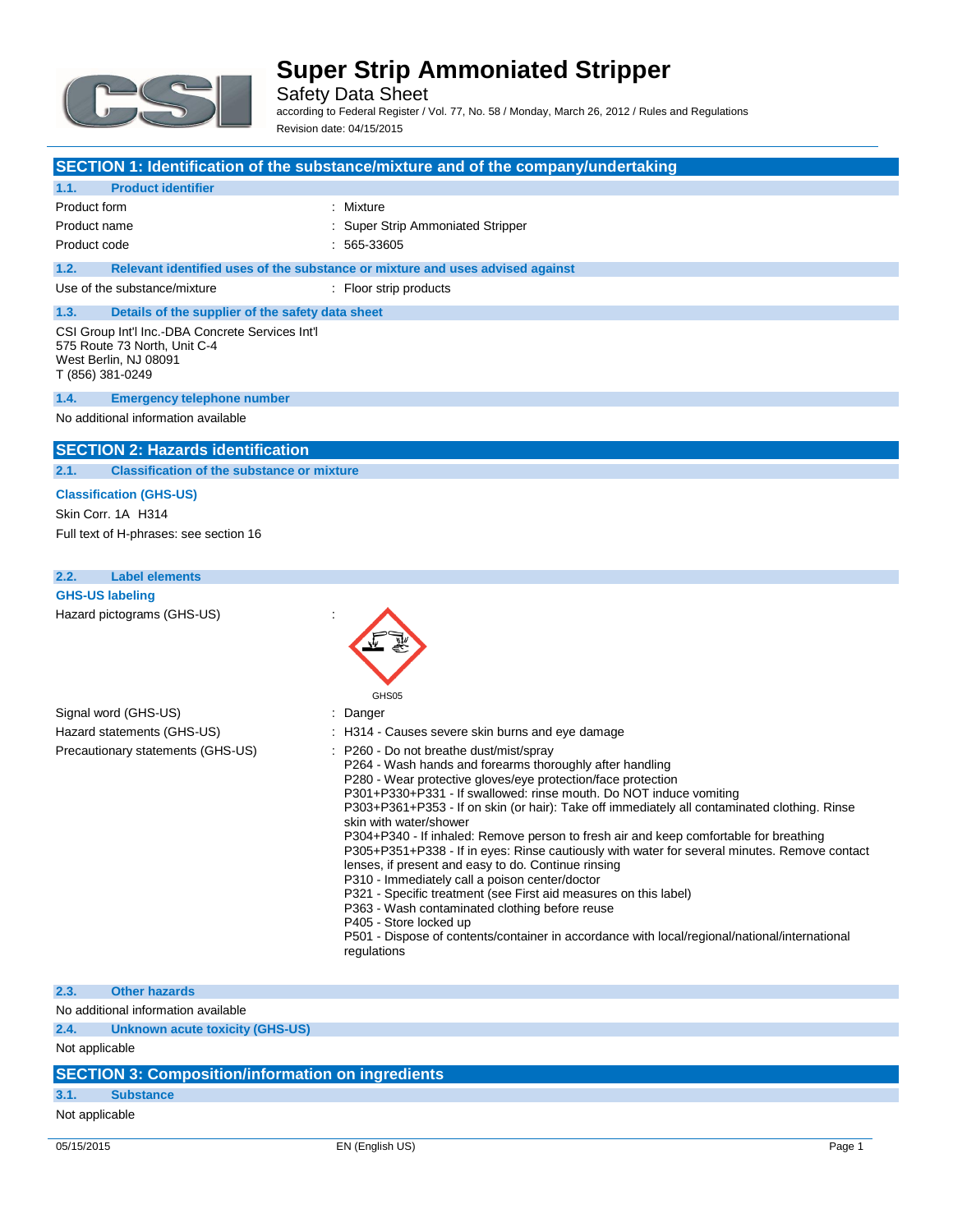Safety Data Sheet

according to Federal Register / Vol. 77, No. 58 / Monday, March 26, 2012 / Rules and Regulations

| 3.2.<br><b>Mixture</b>                                                                                                                                                                                                     |                           |               |                                                                                                                                                                        |
|----------------------------------------------------------------------------------------------------------------------------------------------------------------------------------------------------------------------------|---------------------------|---------------|------------------------------------------------------------------------------------------------------------------------------------------------------------------------|
| <b>Name</b>                                                                                                                                                                                                                | <b>Product identifier</b> | $\frac{9}{6}$ | <b>Classification (GHS-US)</b>                                                                                                                                         |
| 2-butoxyethanol                                                                                                                                                                                                            | (CAS No) 111-76-2         | $1 - 5$       | Flam. Liq. 4, H227<br>Acute Tox. 4 (Oral), H302<br>Acute Tox. 3 (Dermal), H311<br>Acute Tox. 2 (Inhalation:gas),<br>H330<br>Skin Irrit. 2, H315<br>Eye Irrit. 2A, H319 |
| Disodium metasilicate                                                                                                                                                                                                      | (CAS No) 6834-92-0        | $1 - 5$       | Skin Corr. 1B, H314<br>STOT SE 3, H335                                                                                                                                 |
| Potassium Hydroxide, 45%= <conc<50%, aqueous="" solutions<="" td=""><td>(CAS No) 1310-58-3</td><td><math>1 - 5</math></td><td>Acute Tox. 3 (Oral), H301<br/>Skin Corr. 1A, H314<br/>Aquatic Acute 3, H402</td></conc<50%,> | (CAS No) 1310-58-3        | $1 - 5$       | Acute Tox. 3 (Oral), H301<br>Skin Corr. 1A, H314<br>Aquatic Acute 3, H402                                                                                              |
| 2-aminoethanol                                                                                                                                                                                                             | (CAS No) 141-43-5         | $1 - 5$       | Flam. Lig. 4, H227<br>Acute Tox. 4 (Oral), H302<br>Acute Tox. 4 (Dermal), H312<br>Skin Corr. 1B, H314                                                                  |
| Ammonium Hydroxide, aqueous solution, conc=25%                                                                                                                                                                             | (CAS No) 1336-21-6        | $1 - 5$       | Skin Corr. 1B, H314<br>Aquatic Acute 1, H400                                                                                                                           |

#### Full text of H-phrases: see section 16

|                                       | <b>SECTION 4: First aid measures</b>                                |                                                                                                                                                                                 |
|---------------------------------------|---------------------------------------------------------------------|---------------------------------------------------------------------------------------------------------------------------------------------------------------------------------|
| 4.1.                                  | <b>Description of first aid measures</b>                            |                                                                                                                                                                                 |
|                                       | First-aid measures general                                          | : Never give anything by mouth to an unconscious person. If you feel unwell, seek medical<br>advice (show the label where possible).                                            |
|                                       | First-aid measures after inhalation                                 | : Remove victim to fresh air and keep at rest in a position comfortable for breathing. Immediately<br>call a poison center or doctor/physician.                                 |
| First-aid measures after skin contact |                                                                     | : Remove/Take off immediately all contaminated clothing. Rinse skin with water/shower.<br>Immediately call a poison center or doctor/physician.                                 |
|                                       | First-aid measures after eye contact                                | : Rinse cautiously with water for several minutes. Remove contact lenses, if present and easy to<br>do. Continue rinsing. Immediately call a poison center or doctor/physician. |
|                                       | First-aid measures after ingestion                                  | : Rinse mouth. Do NOT induce vomiting. Immediately call a poison center or doctor/physician.                                                                                    |
| 4.2.                                  | Most important symptoms and effects, both acute and delayed         |                                                                                                                                                                                 |
|                                       | Symptoms/injuries                                                   | : Causes severe skin burns and eye damage.                                                                                                                                      |
| 4.3.                                  |                                                                     | Indication of any immediate medical attention and special treatment needed                                                                                                      |
|                                       | No additional information available                                 |                                                                                                                                                                                 |
|                                       | <b>SECTION 5: Firefighting measures</b>                             |                                                                                                                                                                                 |
| 5.1.                                  | <b>Extinguishing media</b>                                          |                                                                                                                                                                                 |
|                                       | Suitable extinguishing media                                        | : Foam. Dry powder. Carbon dioxide. Water spray. Sand.                                                                                                                          |
|                                       | Unsuitable extinguishing media                                      | : Do not use a heavy water stream.                                                                                                                                              |
| 5.2.                                  | Special hazards arising from the substance or mixture               |                                                                                                                                                                                 |
| Reactivity                            |                                                                     | : Thermal decomposition generates : corrosive vapors.                                                                                                                           |
| 5.3.                                  | <b>Advice for firefighters</b>                                      |                                                                                                                                                                                 |
|                                       | Firefighting instructions                                           | : Use water spray or fog for cooling exposed containers. Exercise caution when fighting any<br>chemical fire. Prevent fire-fighting water from entering environment.            |
|                                       | Protection during firefighting                                      | : Do not enter fire area without proper protective equipment, including respiratory protection.                                                                                 |
|                                       | <b>SECTION 6: Accidental release measures</b>                       |                                                                                                                                                                                 |
| 6.1.                                  | Personal precautions, protective equipment and emergency procedures |                                                                                                                                                                                 |
| 6.1.1.                                | For non-emergency personnel                                         |                                                                                                                                                                                 |
|                                       | <b>Emergency procedures</b>                                         | : Evacuate unnecessary personnel.                                                                                                                                               |
| 6.1.2.                                | For emergency responders                                            |                                                                                                                                                                                 |
|                                       | Protective equipment                                                | : Equip cleanup crew with proper protection.                                                                                                                                    |
|                                       | <b>Emergency procedures</b>                                         | : Ventilate area.                                                                                                                                                               |

#### **6.2. Environmental precautions**

Prevent entry to sewers and public waters. Notify authorities if liquid enters sewers or public waters.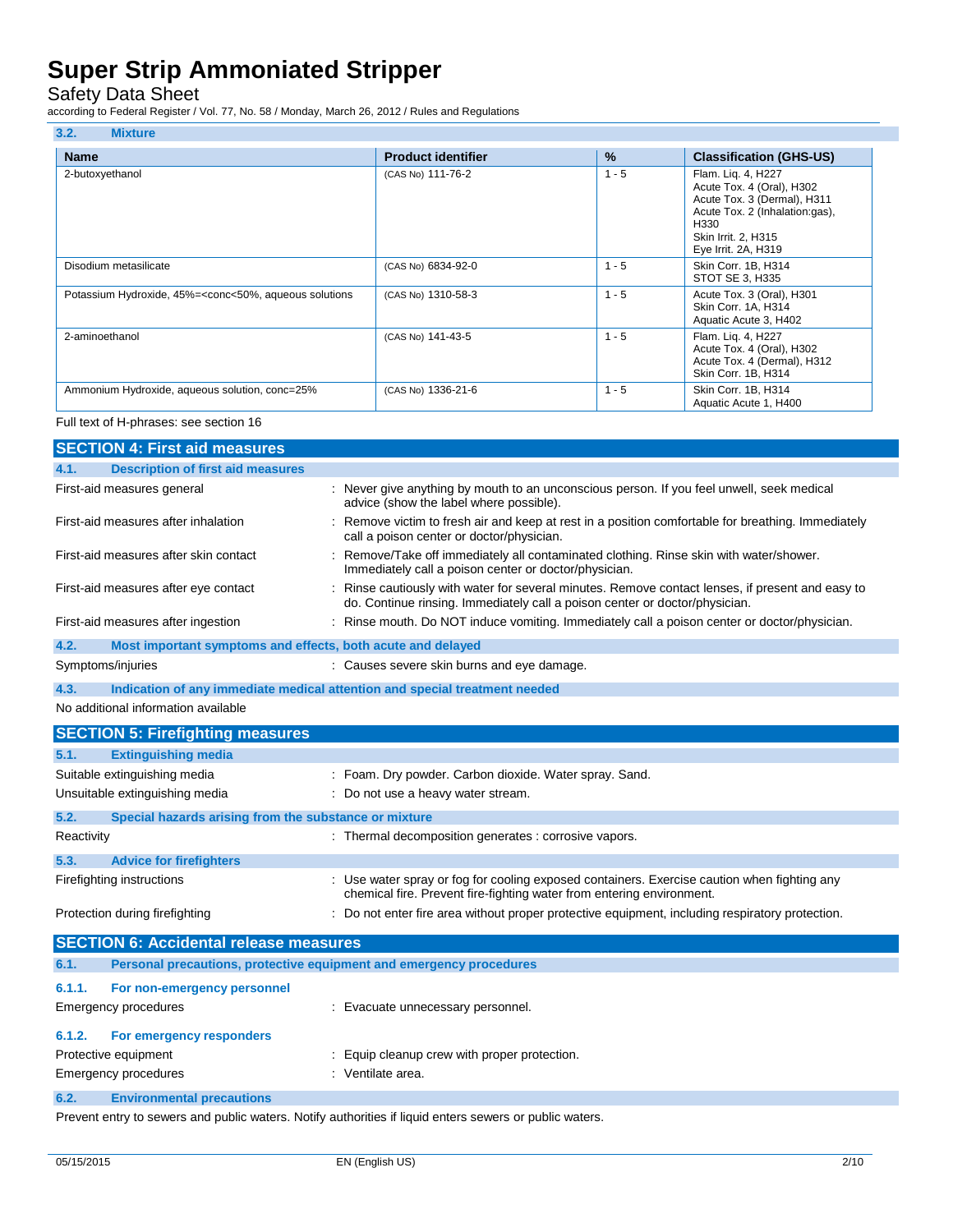Safety Data Sheet

according to Federal Register / Vol. 77, No. 58 / Monday, March 26, 2012 / Rules and Regulations

| 6.3. | Methods and material for containment and cleaning up      |                                                                                                                                                   |
|------|-----------------------------------------------------------|---------------------------------------------------------------------------------------------------------------------------------------------------|
|      | Methods for cleaning up                                   | : Soak up spills with inert solids, such as clay or diatomaceous earth as soon as possible. Collect<br>spillage. Store away from other materials. |
| 6.4. | <b>Reference to other sections</b>                        |                                                                                                                                                   |
|      | See Heading 8. Exposure controls and personal protection. |                                                                                                                                                   |
|      | <b>SECTION 7: Handling and storage</b>                    |                                                                                                                                                   |
| 7.1. | <b>Precautions for safe handling</b>                      |                                                                                                                                                   |

| Precautions for safe handling                                        | : Wash hands and other exposed areas with mild soap and water before eating, drinking or<br>smoking and when leaving work. Provide good ventilation in process area to prevent formation<br>of vapor. Do not breathe dust/mist/spray. Avoid contact during pregnancy/while nursing. |
|----------------------------------------------------------------------|-------------------------------------------------------------------------------------------------------------------------------------------------------------------------------------------------------------------------------------------------------------------------------------|
| Hygiene measures                                                     | : Wash hands and forearms thoroughly after handling.                                                                                                                                                                                                                                |
| 7.2.<br>Conditions for safe storage, including any incompatibilities |                                                                                                                                                                                                                                                                                     |
| Technical measures                                                   | : Comply with applicable regulations.                                                                                                                                                                                                                                               |
| Storage conditions                                                   | : Keep only in the original container in a cool, well ventilated place away from heat, hot surfaces,<br>sparks, open flame and other ignition sources. No smoking. Keep container closed when not in<br>use.                                                                        |
| Incompatible products                                                | : Strong bases. Strong acids.                                                                                                                                                                                                                                                       |
| Incompatible materials                                               | : Sources of ignition. Direct sunlight.                                                                                                                                                                                                                                             |
| 7.3.<br>Specific end use(s)                                          |                                                                                                                                                                                                                                                                                     |

No additional information available

### **SECTION 8: Exposure controls/personal protection**

| 8.1.<br><b>Control parameters</b>                          |                                                                                                          |                       |  |
|------------------------------------------------------------|----------------------------------------------------------------------------------------------------------|-----------------------|--|
| <b>Super Strip Ammoniated Stripper</b>                     |                                                                                                          |                       |  |
| <b>ACGIH</b>                                               | Not applicable                                                                                           |                       |  |
| <b>OSHA</b>                                                | Not applicable                                                                                           |                       |  |
| Disodium metasilicate (6834-92-0)                          |                                                                                                          |                       |  |
| <b>ACGIH</b>                                               | Not applicable                                                                                           |                       |  |
| <b>OSHA</b>                                                | Not applicable                                                                                           |                       |  |
|                                                            | Potassium Hydroxide, 45%= <conc<50%, (1310-58-3)<="" aqueous="" solutions="" td=""><td></td></conc<50%,> |                       |  |
| <b>ACGIH</b>                                               | ACGIH Ceiling (mg/m <sup>3</sup> )                                                                       | $2$ mg/m <sup>3</sup> |  |
| <b>ACGIH</b>                                               | Remark (ACGIH)                                                                                           | URT, eye, & skin irr  |  |
| <b>OSHA</b>                                                | Not applicable                                                                                           |                       |  |
| 2-butoxyethanol (111-76-2)                                 |                                                                                                          |                       |  |
| <b>ACGIH</b>                                               | ACGIH TWA (ppm)                                                                                          | 20 ppm                |  |
| <b>ACGIH</b>                                               | ACGIH STEL (ppm)                                                                                         | 20 ppm                |  |
| <b>ACGIH</b>                                               | Remark (ACGIH)                                                                                           | Eye & URT irr         |  |
| <b>OSHA</b>                                                | OSHA PEL (TWA) (mg/m <sup>3</sup> )                                                                      | 240 mg/m <sup>3</sup> |  |
| <b>OSHA</b>                                                | OSHA PEL (TWA) (ppm)                                                                                     | 50 ppm                |  |
| 2-aminoethanol (141-43-5)                                  |                                                                                                          |                       |  |
| <b>ACGIH</b>                                               | ACGIH TWA (ppm)                                                                                          | 3 ppm                 |  |
| <b>ACGIH</b>                                               | ACGIH STEL (ppm)                                                                                         | 3 ppm                 |  |
| <b>ACGIH</b>                                               | Remark (ACGIH)                                                                                           | Eye & skin irr        |  |
| <b>OSHA</b>                                                | OSHA PEL (TWA) (mg/m <sup>3</sup> )                                                                      | $6$ mg/m <sup>3</sup> |  |
| <b>OSHA</b>                                                | OSHA PEL (TWA) (ppm)                                                                                     | 3 ppm                 |  |
| Ammonium Hydroxide, aqueous solution, conc=25% (1336-21-6) |                                                                                                          |                       |  |
| <b>ACGIH</b>                                               | Not applicable                                                                                           |                       |  |
| <b>OSHA</b>                                                | Not applicable                                                                                           |                       |  |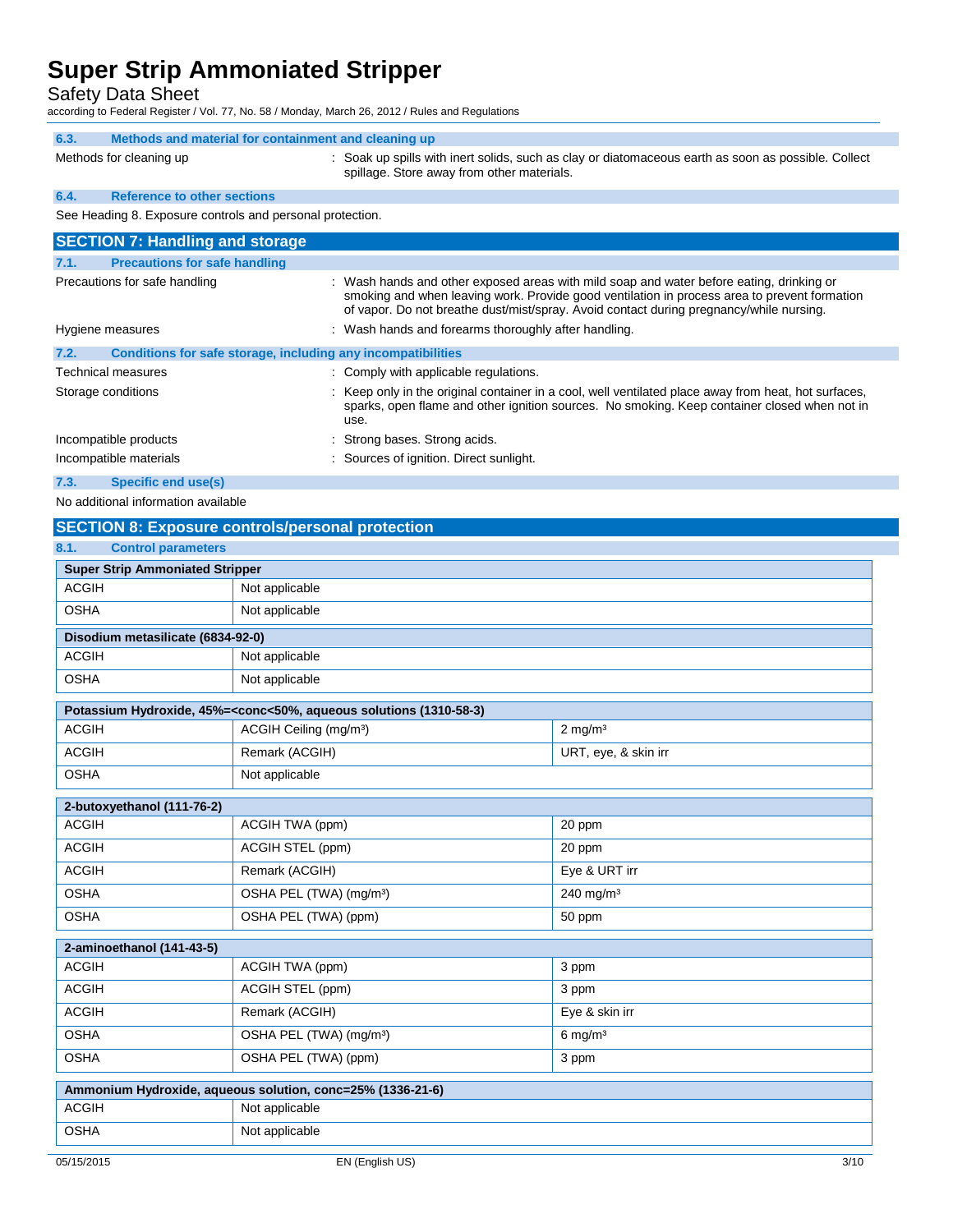Safety Data Sheet

according to Federal Register / Vol. 77, No. 58 / Monday, March 26, 2012 / Rules and Regulations

| 8.2. | <b>Exposure controls</b>      |                                                                            |
|------|-------------------------------|----------------------------------------------------------------------------|
|      | Personal protective equipment | : Avoid all unnecessary exposure.                                          |
|      | Hand protection               | : Wear protective gloves/eye protection/face protection protective gloves. |
|      | Eye protection                | : Chemical goggles or face shield.                                         |
|      | Skin and body protection      | : Wear suitable protective clothing.                                       |
|      | Respiratory protection        | : Wear appropriate mask.                                                   |
|      | Other information             | : Do not eat, drink or smoke during use.                                   |

| <b>SECTION 9: Physical and chemical properties</b>            |                                                                                                                                                              |  |
|---------------------------------------------------------------|--------------------------------------------------------------------------------------------------------------------------------------------------------------|--|
| Information on basic physical and chemical properties<br>9.1. |                                                                                                                                                              |  |
| Physical state                                                | : Liquid                                                                                                                                                     |  |
| Color                                                         | : Irridescent Green                                                                                                                                          |  |
| Odor                                                          | ammonia odor                                                                                                                                                 |  |
| Odor threshold                                                | No data available                                                                                                                                            |  |
| pH                                                            | : 13                                                                                                                                                         |  |
| Melting point                                                 | No data available                                                                                                                                            |  |
| Freezing point                                                | No data available                                                                                                                                            |  |
| Boiling point                                                 | : $212 - 220$ °F                                                                                                                                             |  |
| Flash point                                                   | : $\geq 200$ °F                                                                                                                                              |  |
| Relative evaporation rate (butyl acetate=1)                   | : No data available                                                                                                                                          |  |
| Flammability (solid, gas)                                     | : No data available                                                                                                                                          |  |
| <b>Explosion limits</b>                                       | : No data available                                                                                                                                          |  |
| <b>Explosive properties</b>                                   | No data available<br>÷                                                                                                                                       |  |
| Oxidizing properties                                          | No data available<br>÷                                                                                                                                       |  |
| Vapor pressure                                                | No data available                                                                                                                                            |  |
| Relative density                                              | : 1.03                                                                                                                                                       |  |
| Relative vapor density at 20 °C                               | Same as water<br>$\bullet$                                                                                                                                   |  |
| Solubility                                                    | Soluble in water.<br>Water: Solubility in water of component(s) of the mixture :<br>$\cdot$ : > 18 g/100ml $\cdot$ : $\cdot$ : $\cdot$ : $\cdot$ : $\cdot$ : |  |
| Log Pow                                                       | No data available                                                                                                                                            |  |
| Log Kow                                                       | : No data available                                                                                                                                          |  |
| Auto-ignition temperature                                     | No data available                                                                                                                                            |  |
| Decomposition temperature                                     | No data available                                                                                                                                            |  |
| Viscosity                                                     | : No data available                                                                                                                                          |  |
| Viscosity, kinematic                                          | No data available                                                                                                                                            |  |

Viscosity, dynamic **intervalse in the Contract of Contract Contract Contract Contract Contract Contract Contract Contract Contract Contract Contract Contract Contract Contract Contract Contract Contract Contract Contract C** 

**9.2. Other information** No additional information available

|                                                  | <b>SECTION 10: Stability and reactivity</b>          |  |  |  |
|--------------------------------------------------|------------------------------------------------------|--|--|--|
| 10.1.                                            | <b>Reactivity</b>                                    |  |  |  |
|                                                  | Thermal decomposition generates : corrosive vapors.  |  |  |  |
| 10.2.                                            | <b>Chemical stability</b>                            |  |  |  |
| Stable under normal conditions. Not established. |                                                      |  |  |  |
| 10.3.                                            | <b>Possibility of hazardous reactions</b>            |  |  |  |
|                                                  | Not established.                                     |  |  |  |
| 10.4.                                            | <b>Conditions to avoid</b>                           |  |  |  |
|                                                  | Direct sunlight. Extremely high or low temperatures. |  |  |  |
| 10.5.                                            | <b>Incompatible materials</b>                        |  |  |  |

Strong acids. Strong bases.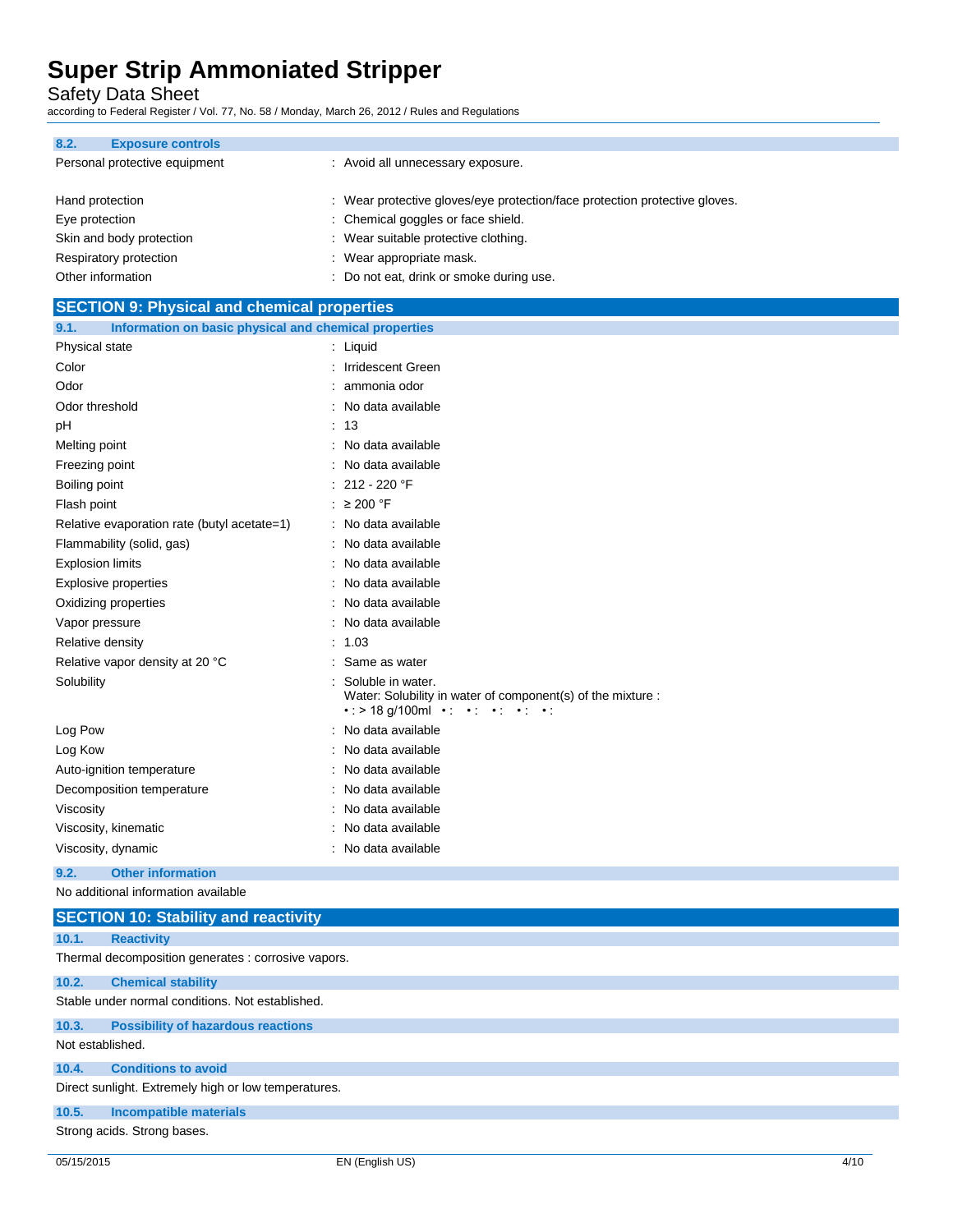Safety Data Sheet

according to Federal Register / Vol. 77, No. 58 / Monday, March 26, 2012 / Rules and Regulations

#### **10.6. Hazardous decomposition products**

Fume. Carbon monoxide. Carbon dioxide. Thermal decomposition generates : corrosive vapors.

### **SECTION 11: Toxicological information 11.1. Information on toxicological effects**

Acute toxicity in the contract of the classified in the classified in the classified in the classified in the classified in the classified in the classified in the contract of the contract of the contract of the contract o

| Disodium metasilicate (6834-92-0)                                                               |                                                                                                                                                                             |  |
|-------------------------------------------------------------------------------------------------|-----------------------------------------------------------------------------------------------------------------------------------------------------------------------------|--|
| LD50 dermal rat                                                                                 | > 5000 mg/kg body weight (Rat; Read-across; OECD 402: Acute Dermal Toxicity)                                                                                                |  |
| Potassium Hydroxide, 45%= <conc<50%, (1310-58-3)<="" aqueous="" solutions="" td=""></conc<50%,> |                                                                                                                                                                             |  |
| LD50 oral rat                                                                                   | 273 mg/kg (Rat)                                                                                                                                                             |  |
| ATE US (oral)                                                                                   | 273.000 mg/kg body weight                                                                                                                                                   |  |
| 2-butoxyethanol (111-76-2)                                                                      |                                                                                                                                                                             |  |
| LD50 oral rat                                                                                   | 530 mg/kg (Rat; Equivalent or similar to OECD 401; Literature study; 1746 mg/kg bodyweight;<br>Rat; Experimental value)                                                     |  |
| LD50 dermal rat                                                                                 | > 2000 mg/kg body weight (Rat; Experimental value; OECD 402: Acute Dermal Toxicity)                                                                                         |  |
| LD50 dermal rabbit                                                                              | 435 mg/kg body weight (Rabbit; Experimental value; OECD 402: Acute Dermal Toxicity; 435<br>mg/kg bodyweight; Rabbit; Weight of evidence; Equivalent or similar to OECD 402) |  |
| LC50 inhalation rat (mg/l)                                                                      | 2.17 mg/l/4h (Rat; Experimental value; 2.35 mg/l/4h; Rat; Experimental value)                                                                                               |  |
| LC50 inhalation rat (ppm)                                                                       | 450 - 486 ppm/4h 450-486, Rat                                                                                                                                               |  |
| ATE US (oral)                                                                                   | 530.000 mg/kg body weight                                                                                                                                                   |  |
| ATE US (dermal)                                                                                 | 435.000 mg/kg body weight                                                                                                                                                   |  |
| ATE US (gases)                                                                                  | 450.000 ppmV/4h                                                                                                                                                             |  |
| ATE US (vapors)                                                                                 | 2.170 mg/l/4h                                                                                                                                                               |  |
| ATE US (dust, mist)                                                                             | 2.170 mg/l/4h                                                                                                                                                               |  |
| 2-aminoethanol (141-43-5)                                                                       |                                                                                                                                                                             |  |
| LD50 oral rat                                                                                   | 1720 mg/kg (Rat)                                                                                                                                                            |  |
| LD50 dermal rabbit                                                                              | 1018 mg/kg (Rabbit)                                                                                                                                                         |  |
| ATE US (oral)                                                                                   | 1720.000 mg/kg body weight                                                                                                                                                  |  |
| ATE US (dermal)                                                                                 | 1018.000 mg/kg body weight                                                                                                                                                  |  |
| Skin corrosion/irritation                                                                       | : Causes severe skin burns and eye damage.<br>pH: 13                                                                                                                        |  |
| Serious eye damage/irritation                                                                   | : Not classified<br>pH: 13                                                                                                                                                  |  |
| Respiratory or skin sensitization                                                               | : Not classified                                                                                                                                                            |  |
| Germ cell mutagenicity                                                                          | Not classified                                                                                                                                                              |  |
| Carcinogenicity                                                                                 | : Not classified                                                                                                                                                            |  |
|                                                                                                 |                                                                                                                                                                             |  |
| 2-butoxyethanol (111-76-2)                                                                      |                                                                                                                                                                             |  |
| IARC group                                                                                      | 3 - Not classifiable                                                                                                                                                        |  |
| Reproductive toxicity                                                                           | : Not classified                                                                                                                                                            |  |
| Specific target organ toxicity (single exposure)                                                | : Not classified                                                                                                                                                            |  |
|                                                                                                 |                                                                                                                                                                             |  |
| Specific target organ toxicity (repeated<br>exposure)                                           | : Not classified                                                                                                                                                            |  |
| Aspiration hazard                                                                               | : Not classified                                                                                                                                                            |  |
| Potential Adverse human health effects and<br>symptoms                                          | Based on available data, the classification criteria are not met.                                                                                                           |  |
| <b>SECTION 12: Ecological information</b>                                                       |                                                                                                                                                                             |  |

**12.1. Toxicity**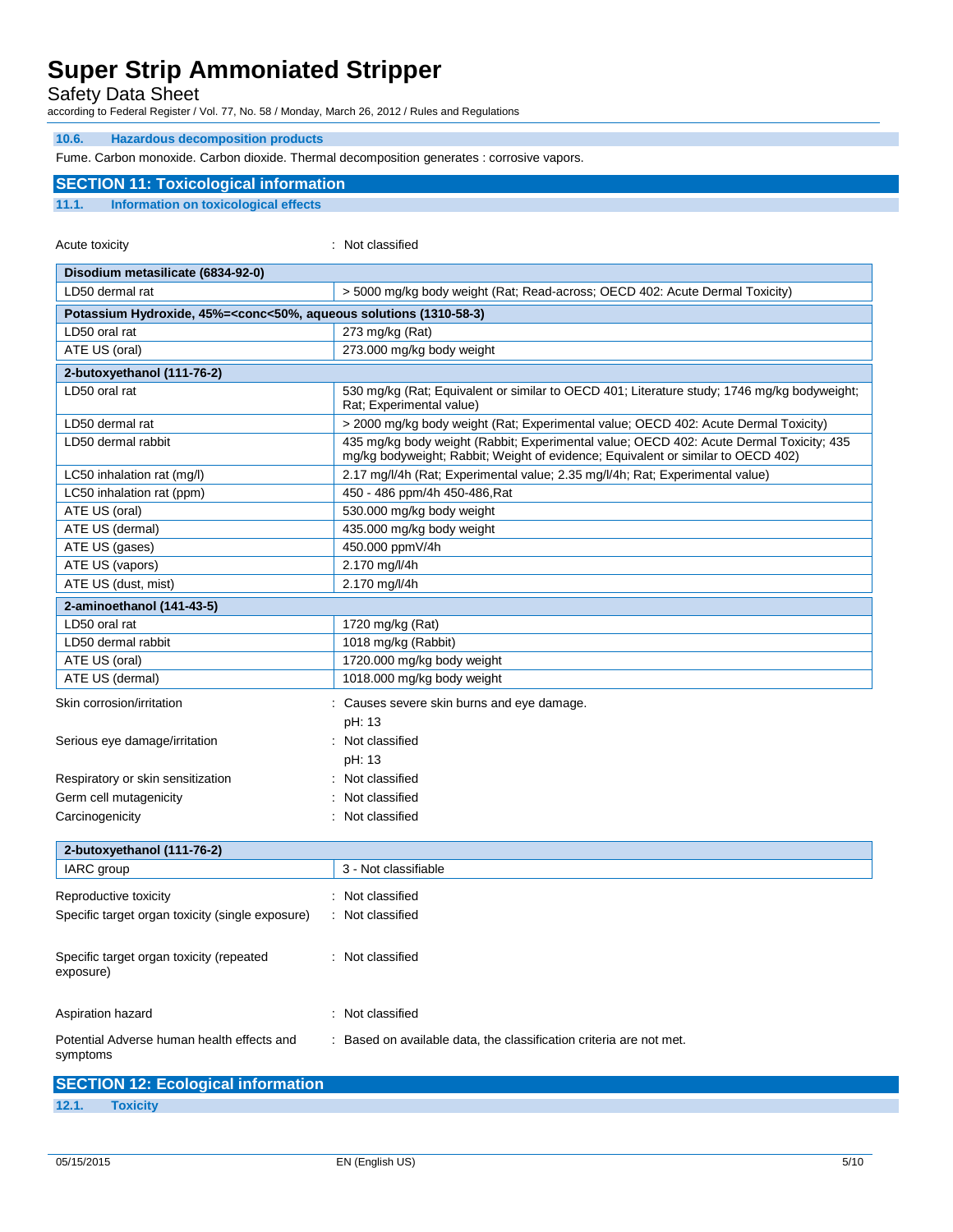Safety Data Sheet

according to Federal Register / Vol. 77, No. 58 / Monday, March 26, 2012 / Rules and Regulations

| Disodium metasilicate (6834-92-0)                                                                        |                                                              |  |
|----------------------------------------------------------------------------------------------------------|--------------------------------------------------------------|--|
| LC50 fish 1                                                                                              | 210 mg/l (96 h; Brachydanio rerio)                           |  |
| EC50 Daphnia 1                                                                                           | 216 mg/l (96 h; Daphnia magna; GLP)                          |  |
| LC50 fish 2                                                                                              | 2320 mg/l (96 h; Gambusia affinis)                           |  |
| EC50 Daphnia 2                                                                                           | 632 mg/l (96 h; Lymnaea sp.)                                 |  |
| Threshold limit algae 1                                                                                  | 207 mg/l (72 h; Scenedesmus subspicatus; GLP)                |  |
| Potassium Hydroxide, 45%= <conc<50%, (1310-58-3)<="" aqueous="" solutions="" th=""><th></th></conc<50%,> |                                                              |  |
| LC50 fish 1                                                                                              | 28.6 mg/l (24 h; Pisces; Pure substance)                     |  |
| LC50 other aquatic organisms 1                                                                           | 100 - 1000 mg/l (96 h)                                       |  |
| LC50 fish 2                                                                                              | 80 mg/l (96 h; Gambusia affinis; Pure substance)             |  |
| Threshold limit other aquatic organisms 1                                                                | 100 - 1000.96 h                                              |  |
| 2-butoxyethanol (111-76-2)                                                                               |                                                              |  |
| LC50 fish 1                                                                                              | 116 ppm (96 h; Cyprinodon variegatus; Nominal concentration) |  |
| EC50 Daphnia 1                                                                                           | 1700 mg/l (48 h; Daphnia sp.; Nominal concentration)         |  |
| LC50 fish 2                                                                                              | 1341 ppm (96 h; Lepomis macrochirus)                         |  |
| EC50 Daphnia 2                                                                                           | 1720 mg/l (24 h; Daphnia magna)                              |  |
| TLM fish 1                                                                                               | 100 - 1000,96 h; Pisces                                      |  |
| TLM other aquatic organisms 1                                                                            | 100 - 1000.96 h                                              |  |
| Threshold limit algae 1                                                                                  | 900 mg/l (168 h; Scenedesmus quadricauda)                    |  |
| Threshold limit algae 2                                                                                  | 35 mg/l (192 h; Microcystis aeruginosa)                      |  |
| 2-aminoethanol (141-43-5)                                                                                |                                                              |  |
| LC50 fish 1                                                                                              | 150 mg/l 96 h; Salmo gairdneri (Oncorhynchus mykiss)         |  |
| EC50 Daphnia 1                                                                                           | 140 mg/l (24 h; Daphnia magna)                               |  |
| LC50 fish 2                                                                                              | 329.16 mg/l (96 h; Lepomis macrochirus)                      |  |
| TLM fish 1                                                                                               | 100 - 1000,96 h; Pisces                                      |  |
| TLM other aquatic organisms 1                                                                            | 100 - 1000,96 h                                              |  |
| Threshold limit algae 1                                                                                  | 0.97 mg/l (192 h; Scenedesmus quadricauda; Inhibitory)       |  |
| Threshold limit algae 2                                                                                  | 35 mg/l (72 h; Algae)                                        |  |

### **12.2. Persistence and degradability Super Strip Ammoniated Stripper** Persistence and degradability **Not established.** Not established. **Disodium metasilicate (6834-92-0)**

| Disoulum metasmcate (0034-92-0)                                                                          |                                                                                                             |
|----------------------------------------------------------------------------------------------------------|-------------------------------------------------------------------------------------------------------------|
| Persistence and degradability                                                                            | Biodegradability: not applicable. No (test)data on mobility of the substance available. Not<br>established. |
| Biochemical oxygen demand (BOD)                                                                          | Not applicable                                                                                              |
| Chemical oxygen demand (COD)                                                                             | Not applicable                                                                                              |
| ThOD                                                                                                     | Not applicable                                                                                              |
| BOD (% of ThOD)                                                                                          | Not applicable                                                                                              |
| Potassium Hydroxide, 45%= <conc<50%, (1310-58-3)<="" aqueous="" solutions="" td=""><td></td></conc<50%,> |                                                                                                             |
| Persistence and degradability                                                                            | Biodegradability: not applicable. No (test)data on mobility of the components available.                    |
| Biochemical oxygen demand (BOD)                                                                          | Not applicable                                                                                              |
| Chemical oxygen demand (COD)                                                                             | Not applicable                                                                                              |
| ThOD                                                                                                     | Not applicable                                                                                              |
| BOD (% of ThOD)                                                                                          | Not applicable                                                                                              |
| 2-butoxyethanol (111-76-2)                                                                               |                                                                                                             |
| Persistence and degradability                                                                            | Readily biodegradable in water. Biodegradable in the soil. Photodegradation in the air.                     |
| Biochemical oxygen demand (BOD)                                                                          | 0.71 g $O_2$ /g substance                                                                                   |
| Chemical oxygen demand (COD)                                                                             | 2.20 g O <sub>2</sub> /g substance                                                                          |
| <b>ThOD</b>                                                                                              | 2.305 g $O2/g$ substance                                                                                    |
| BOD (% of ThOD)                                                                                          | 0.31 % ThOD                                                                                                 |
|                                                                                                          |                                                                                                             |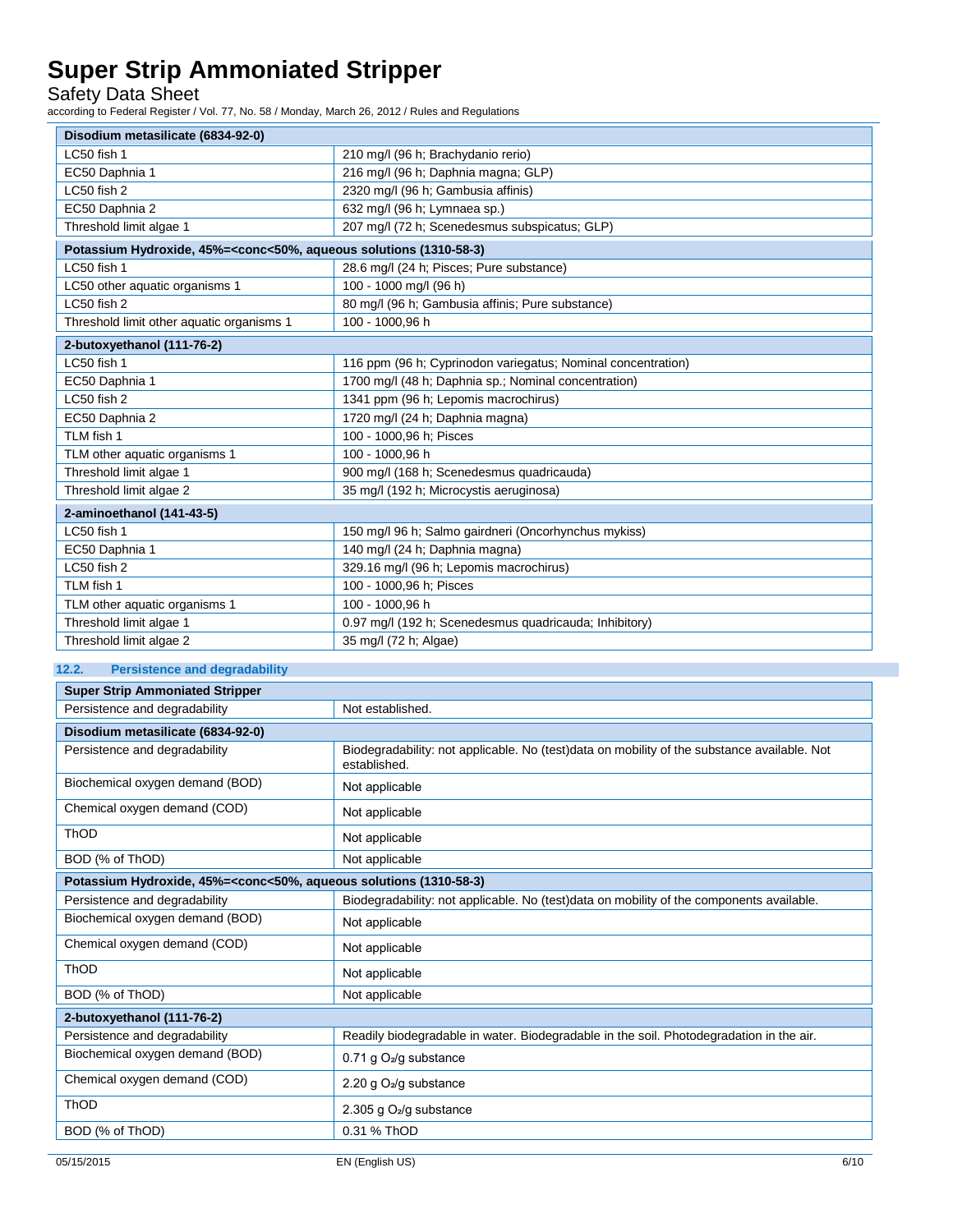### Safety Data Sheet

according to Federal Register / Vol. 77, No. 58 / Monday, March 26, 2012 / Rules and Regulations

| 2-aminoethanol (141-43-5)                                  |                                                                                                                                            |
|------------------------------------------------------------|--------------------------------------------------------------------------------------------------------------------------------------------|
| Persistence and degradability                              | Readily biodegradable in water. Biodegradable in the soil.                                                                                 |
| Biochemical oxygen demand (BOD)                            | 0.80 g $O_2$ /g substance                                                                                                                  |
| Chemical oxygen demand (COD)                               | 1.34 g $O_2$ /g substance                                                                                                                  |
| ThOD                                                       | 2.49 g $O_2$ /g substance                                                                                                                  |
| BOD (% of ThOD)                                            | 0.32 % ThOD                                                                                                                                |
| Ammonium Hydroxide, aqueous solution, conc=25% (1336-21-6) |                                                                                                                                            |
| Persistence and degradability                              | Readily biodegradable in water. Biodegradable in the soil. No (test)data on mobility of the<br>components available. Ozonation in the air. |

#### **12.3. Bioaccumulative potential**

| <b>Super Strip Ammoniated Stripper</b>                                                          |                                                    |  |
|-------------------------------------------------------------------------------------------------|----------------------------------------------------|--|
| Bioaccumulative potential                                                                       | Not established.                                   |  |
| Disodium metasilicate (6834-92-0)                                                               |                                                    |  |
| Bioaccumulative potential                                                                       | Bioaccumulation: not applicable. Not established.  |  |
| Potassium Hydroxide, 45%= <conc<50%, (1310-58-3)<="" aqueous="" solutions="" td=""></conc<50%,> |                                                    |  |
| Bioaccumulative potential                                                                       | Not bioaccumulative.                               |  |
| 2-butoxyethanol (111-76-2)                                                                      |                                                    |  |
| Log Pow                                                                                         | 0.81 (Experimental value; BASF test; 25 °C)        |  |
| Bioaccumulative potential                                                                       | Low potential for bioaccumulation (Log Kow $<$ 4). |  |
| 2-aminoethanol (141-43-5)                                                                       |                                                    |  |
| Log Pow                                                                                         | $-1.91$                                            |  |
| Bioaccumulative potential                                                                       | Bioaccumulation: not applicable.                   |  |
| Ammonium Hydroxide, aqueous solution, conc=25% (1336-21-6)                                      |                                                    |  |
| Not bioaccumulative.<br>Bioaccumulative potential                                               |                                                    |  |

### **12.4. Mobility in soil**

| 2-butoxyethanol (111-76-2)                                                           |                     |  |
|--------------------------------------------------------------------------------------|---------------------|--|
| Surface tension                                                                      | $0.027$ N/m (25 °C) |  |
| 2-aminoethanol (141-43-5)                                                            |                     |  |
| Surface tension                                                                      | $0.050$ N/m         |  |
|                                                                                      |                     |  |
| 12.5.<br><b>Other adverse effects</b>                                                |                     |  |
| : No known ecological damage caused by this product.<br>Effect on the global warming |                     |  |
| Other information<br>: Avoid release to the environment.                             |                     |  |

| <b>SECTION 13: Disposal considerations</b> |                                                                                                                                                                                  |
|--------------------------------------------|----------------------------------------------------------------------------------------------------------------------------------------------------------------------------------|
| 13.1.<br><b>Waste treatment methods</b>    |                                                                                                                                                                                  |
| Waste disposal recommendations             | : Dispose in a safe manner in accordance with local/national regulations. Dispose of<br>contents/container in accordance with local/regional/national/international regulations. |
| Ecology - waste materials                  | : Avoid release to the environment.                                                                                                                                              |
|                                            |                                                                                                                                                                                  |
| <b>SECTION 14: Transport information</b>   |                                                                                                                                                                                  |
| <b>Department of Transportation (DOT)</b>  |                                                                                                                                                                                  |
| In accordance with DOT                     |                                                                                                                                                                                  |

| UN-No.(DOT)                      | : NA1760                                                     |
|----------------------------------|--------------------------------------------------------------|
| Proper Shipping Name (DOT)       | : Compounds, cleaning liquid                                 |
|                                  | Contains Potassium Hydroxide                                 |
| Transport hazard class(es) (DOT) | $\therefore$ 8 - Class 8 - Corrosive material 49 CFR 173.136 |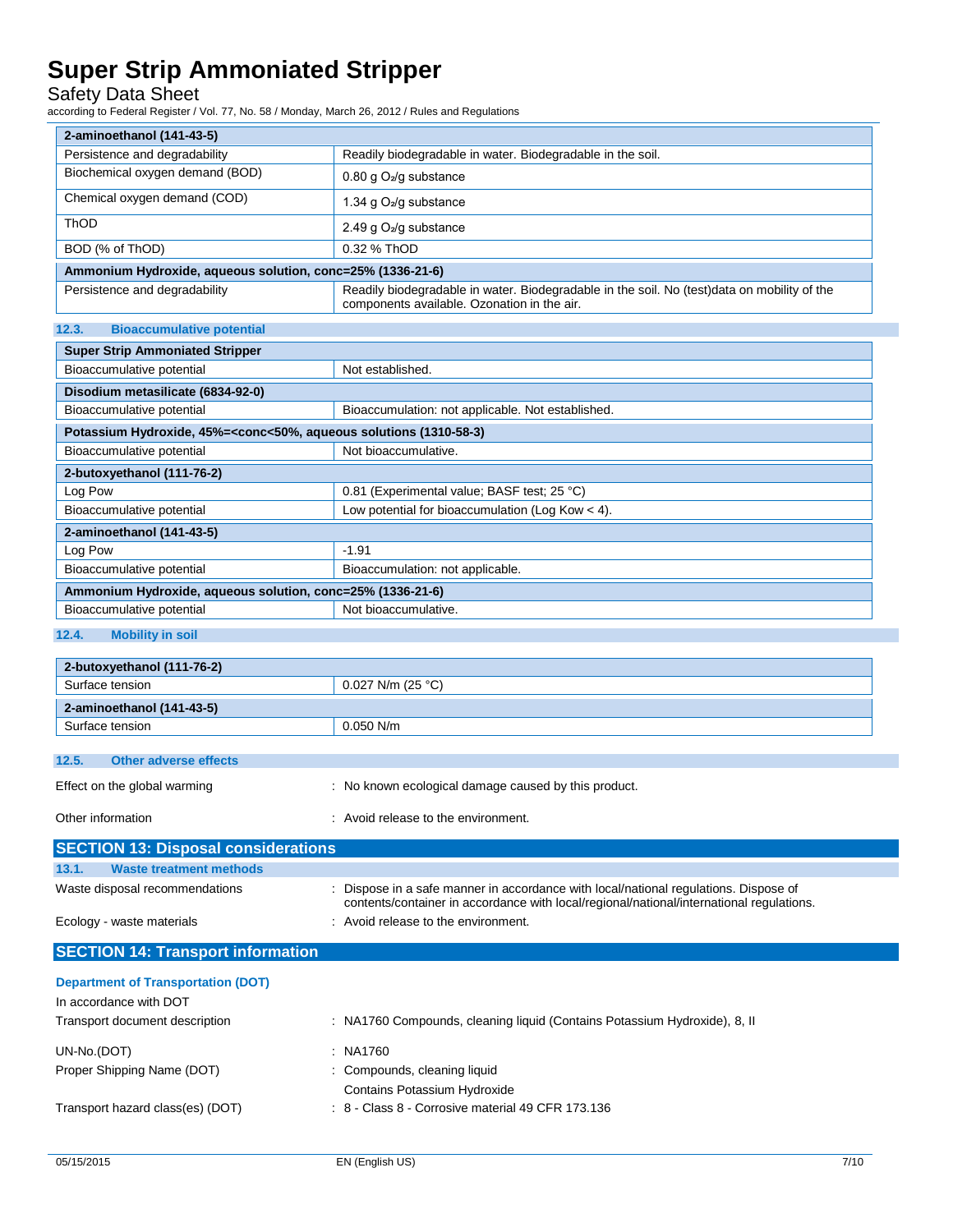Safety Data Sheet

according to Federal Register / Vol. 77, No. 58 / Monday, March 26, 2012 / Rules and Regulations

Hazard labels (DOT)  $\qquad \qquad$  : 8 - Corrosive Packing group (DOT) **in the case of the Contract Contract Contract Contract Contract Contract Contract Contract Contract Contract Contract Contract Contract Contract Contract Contract Contract Contract Contract Contract Co** DOT Packaging Non Bulk (49 CFR 173.xxx) : 202 DOT Packaging Bulk (49 CFR 173.xxx) : 242 DOT Symbols **EXECUTE:** D - Proper shipping name for domestic use only, or to and from Canada, G - Identifies PSN requiring a technical name DOT Special Provisions (49 CFR 172.102) : B2 - MC 300, MC 301, MC 302, MC 303, MC 305, and MC 306 and DOT 406 cargo tanks are not authorized. IB2 - Authorized IBCs: Metal (31A, 31B and 31N); Rigid plastics (31H1 and 31H2); Composite (31HZ1). Additional Requirement: Only liquids with a vapor pressure less than or equal to 110 kPa at 50 C (1.1 bar at 122 F), or 130 kPa at 55 C (1.3 bar at 131 F) are authorized. N37 - This material may be shipped in an integrally-lined fiber drum (1G) which meets the general packaging requirements of subpart B of part 173 of this subchapter, the requirements of part 178 of this subchapter at the packing group assigned for the material and to any other special provisions of column 7 of the 172.101 table. T11 - 6 178.274(d)(2) Normal............. 178.275(d)(3) TP2 - a. The maximum degree of filling must not exceed the degree of filling determined by the following: (image) Where: tr is the maximum mean bulk temperature during transport, tf is the temperature in degrees celsius of the liquid during filling, and a is the mean coefficient of cubical expansion of the liquid between the mean temperature of the liquid during filling (tf) and the maximum mean bulk temperature during transportation (tr) both in degrees celsius. b. For liquids transported under ambient conditions may be calculated using the formula: (image) Where: d15 and d50 are the densities (in units of mass per unit volume) of the liquid at 15 C (59 F) and 50 C (122 F), respectively. TP27 - A portable tank having a minimum test pressure of 4 bar (400 kPa) may be used provided the calculated test pressure is 4 bar or less based on the MAWP of the hazardous material, as defined in 178.275 of this subchapter, where the test pressure is 1.5 times the MAWP. DOT Packaging Exceptions (49 CFR 173.xxx) : 154 DOT Quantity Limitations Passenger aircraft/rail : 1 L (49 CFR 173.27) DOT Quantity Limitations Cargo aircraft only (49 : 30 L CFR 175.75) DOT Vessel Stowage Location : B - (i) The material may be stowed "on deck" or "under deck" on a cargo vessel and on a passenger vessel carrying a number of passengers limited to not more than the larger of 25 passengers, or one passenger per each 3 m of overall vessel length; and (ii) ''On deck only'' on passenger vessels in which the number of passengers specified in paragraph (k)(2)(i) of this section is exceeded. DOT Vessel Stowage Other : 40 - Stow "clear of living quarters" **Additional information** Other information **intervalse in the contract of the supplementary information available. ADR** No additional information available **Transport by sea** No additional information available **Air transport** No additional information available

| <b>SECTION 15: Regulatory information</b>                                     |
|-------------------------------------------------------------------------------|
| 15.1. US Federal regulations                                                  |
| Disodium metasilicate (6834-92-0)                                             |
| Not listed on the United States TSCA (Toxic Substances Control Act) inventory |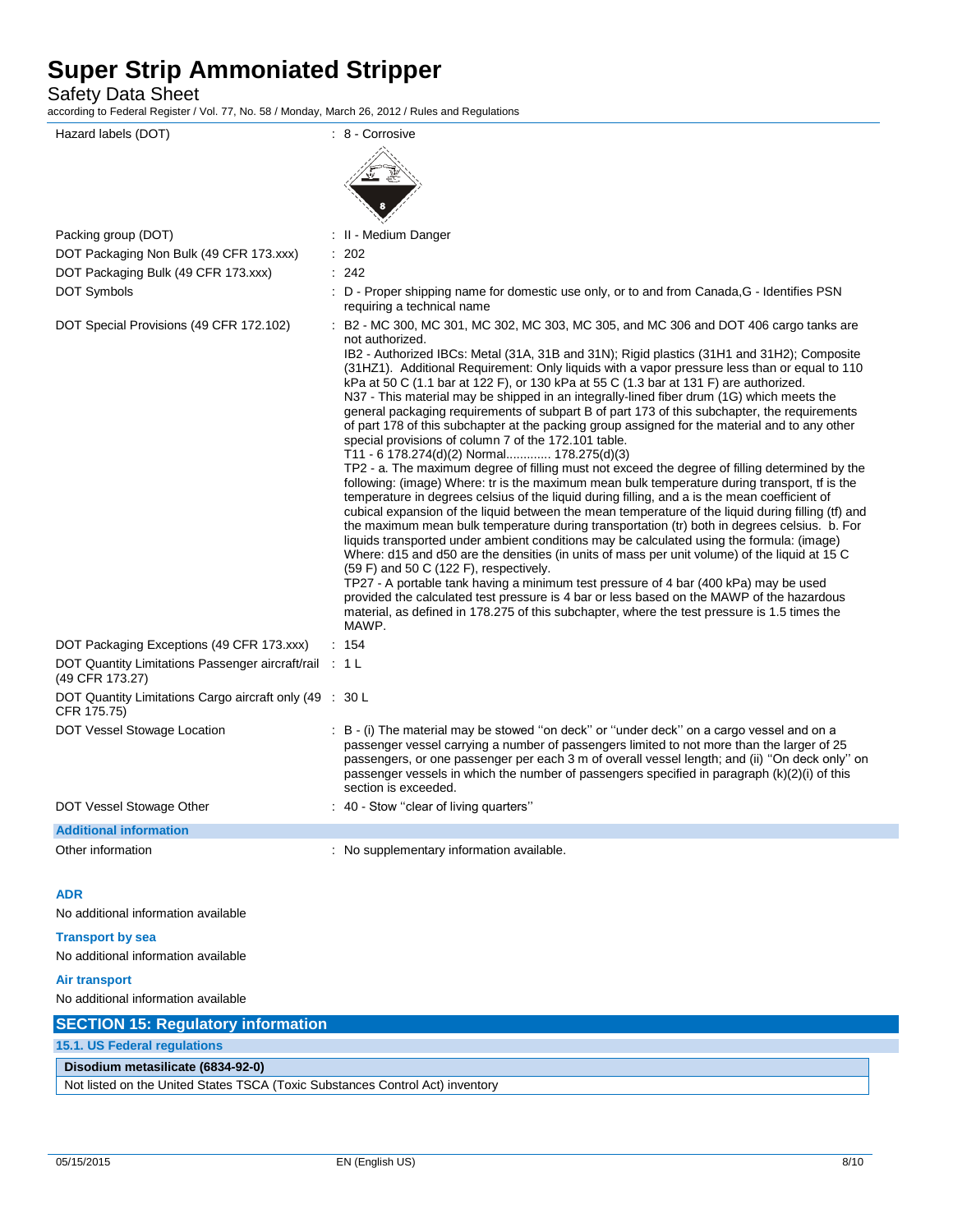### Safety Data Sheet

according to Federal Register / Vol. 77, No. 58 / Monday, March 26, 2012 / Rules and Regulations

| Potassium Hydroxide, 45%= <conc<50%, (1310-58-3)<="" aqueous="" solutions="" th=""></conc<50%,>                               |         |
|-------------------------------------------------------------------------------------------------------------------------------|---------|
| Listed on the United States TSCA (Toxic Substances Control Act) inventory<br>Not listed on the United States SARA Section 313 |         |
| RQ (Reportable quantity, section 304 of EPA's<br>List of Lists)                                                               | 1000 lb |
| 2-butoxyethanol (111-76-2)                                                                                                    |         |
| Listed on the United States TSCA (Toxic Substances Control Act) inventory                                                     |         |
| 2-aminoethanol (141-43-5)                                                                                                     |         |
| Listed on the United States TSCA (Toxic Substances Control Act) inventory                                                     |         |
| Ammonium Hydroxide, aqueous solution, conc=25% (1336-21-6)                                                                    |         |
| Listed on the United States TSCA (Toxic Substances Control Act) inventory<br>Listed on United States SARA Section 313         |         |
| RQ (Reportable quantity, section 304 of EPA's<br>List of Lists)                                                               | 1000 lb |

#### **15.2. International regulations**

#### **CANADA**

No additional information available

#### **EU-Regulations**

No additional information available

**Classification according to Regulation (EC) No. 1272/2008 [CLP]** No additional information available

**Classification according to Directive 67/548/EEC [DSD] or 1999/45/EC [DPD]** Not classified

#### **National regulations**

No additional information available

#### **15.3. US State regulations**

No additional information available

| <b>SECTION 16: Other information</b> |            |
|--------------------------------------|------------|
| Revision date                        | 04/15/2015 |
| Other information                    | None.      |